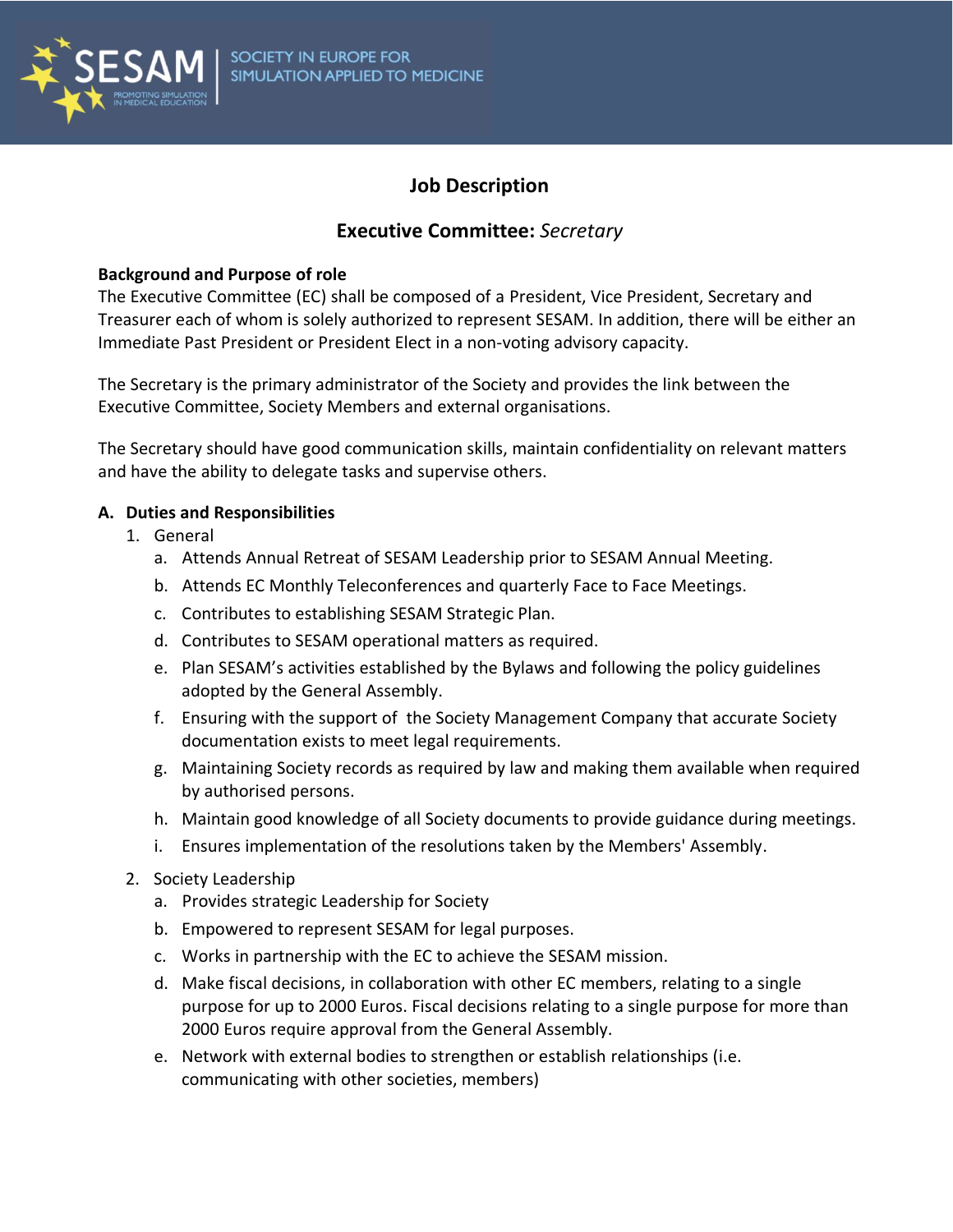

- f. Coordinate evaluation of activities and events in the field of medical simulation for suitability to SESAM endorsement or support.
- 3. Secretary specific tasks
	- a. Responsible for SESAM's administrative activity.
	- b. He/she shall ensure the SESAM's books and registers (minutes of Members' Assemblies, EC meetings, register of Members and Supporters) is regularly updated and stored online.
	- c. EC Meetings
		- i. Secretary, in collaboration with Worldspan, will ensure call for agenda items go out 2 weeks ahead of EC meeting.
		- ii. Secretary, in collaboration with Worldspan, will ensure call for agenda for EC meeting and supporting documents in place on iRIS in preparation for meeting.
		- iii. Meeting minutes will be taken by the Society Management Company and submitted to EC for confirmation of accuracy.
	- d. General Assembly
		- i. Ensures agenda and documents (Annual Report) are in order in preparation for meeting.
		- ii. Meeting minutes will be taken by the Society Management Company and submitted to EC for confirmation of accuracy.
	- e. Responsible, with the active support of the Society Management Company, for regular correspondence with Association's members including newsletters.
- 4. Specific to SESAM Annual Meeting (SAM)
	- a. Maintain strategic oversight of continuity of SESAM Annual meetings as part of Meeting Organising Committee.
	- b. Proposes candidates for Local Meeting Organizing Committee (MOC) to EC.
	- c. Ensures MOC familiar with SESAM Annual Meeting Guidance document including timelines.

## **B. Reporting**

Reports to President and members at General Assembly.

## **C. Term of Office**

Elected by the General Assembly to serve a term of 2 years. May be re-elected for one further term.

If Secretary resigns from his/her post before the end of his/her term, he/she shall be re-placed by a suitable candidate identified by the other EC Members. This person will remain in office until the next General Assembly during which his/her appointment may be ratified.

If a Secretary resigns membership from the SESAM society, the member automatically steps down from office in the Executive Committee.